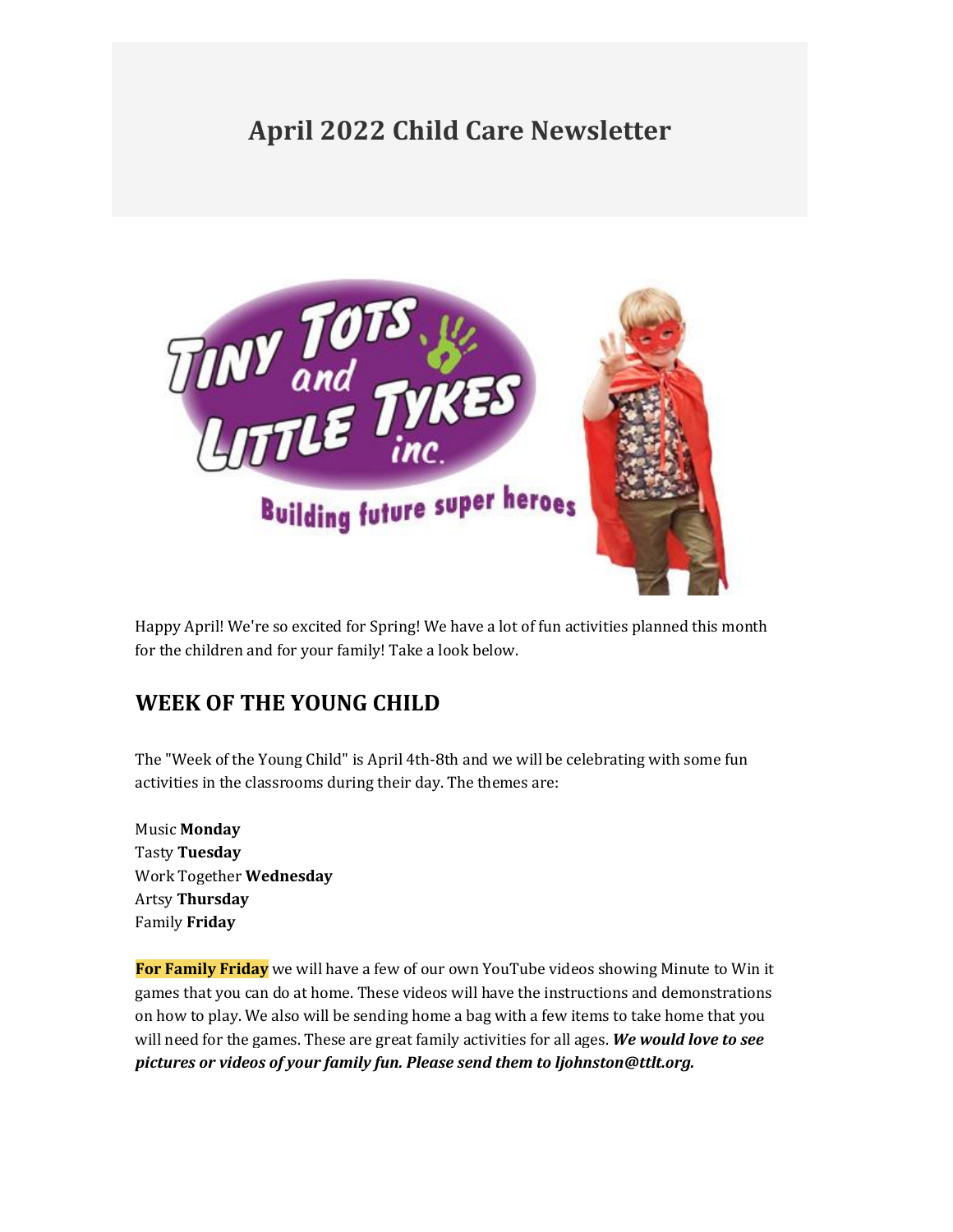## **SHARE YOUR CHILD AND PET PHOTOS**

Speaking of family, we would like to see your child & pet photos!



We want to see your child & pet photos! Visit our [Tumblr](https://tinytotsandlittletykes.tumblr.com/submit) page to submit a photo. We would like to collect them to share on our social media pages and possibly other places such as our website, newsletters, and on our ads. As you may be aware, we implement a curriculum called "RedRover Readers" which focuses on teaching empathy for animals. Research has shown that teaching children empathy to animals teaches them empathy for humans as well. We could all use more kindness in the world, and children are our future! Caring for a pet is a head start on learning responsibility.

#### **BUTTERBRAIDS**

**ButterBraids will be delivered in the afternoon on Tuesday, April 12th.** We will post times as it gets closer. CONGRATULATIONS to Ezra Cates who sold the most and received a tuition credit!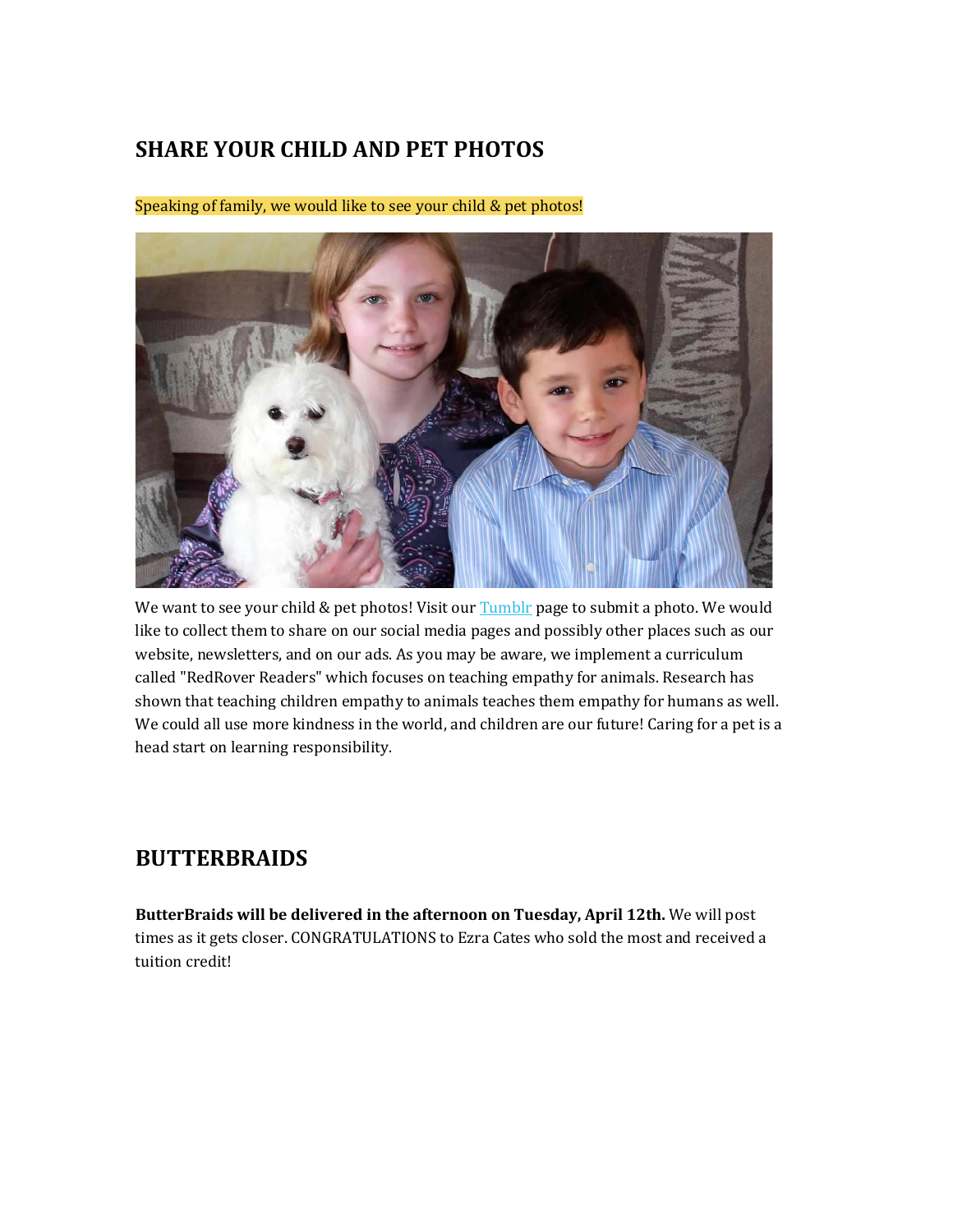# **REDROVER READERS EVENT**

LeeAnn will be doing a "RedRover Reader" resource event on Tuesday, April 12th for the Preschool & Purple classes and on Thursday, April 14th for the Toddler & Magenta classes. The children will learn about how animals have feelings the same as we do (happy, sad, scared, angry, etc.) through a sticker activity and a story book.